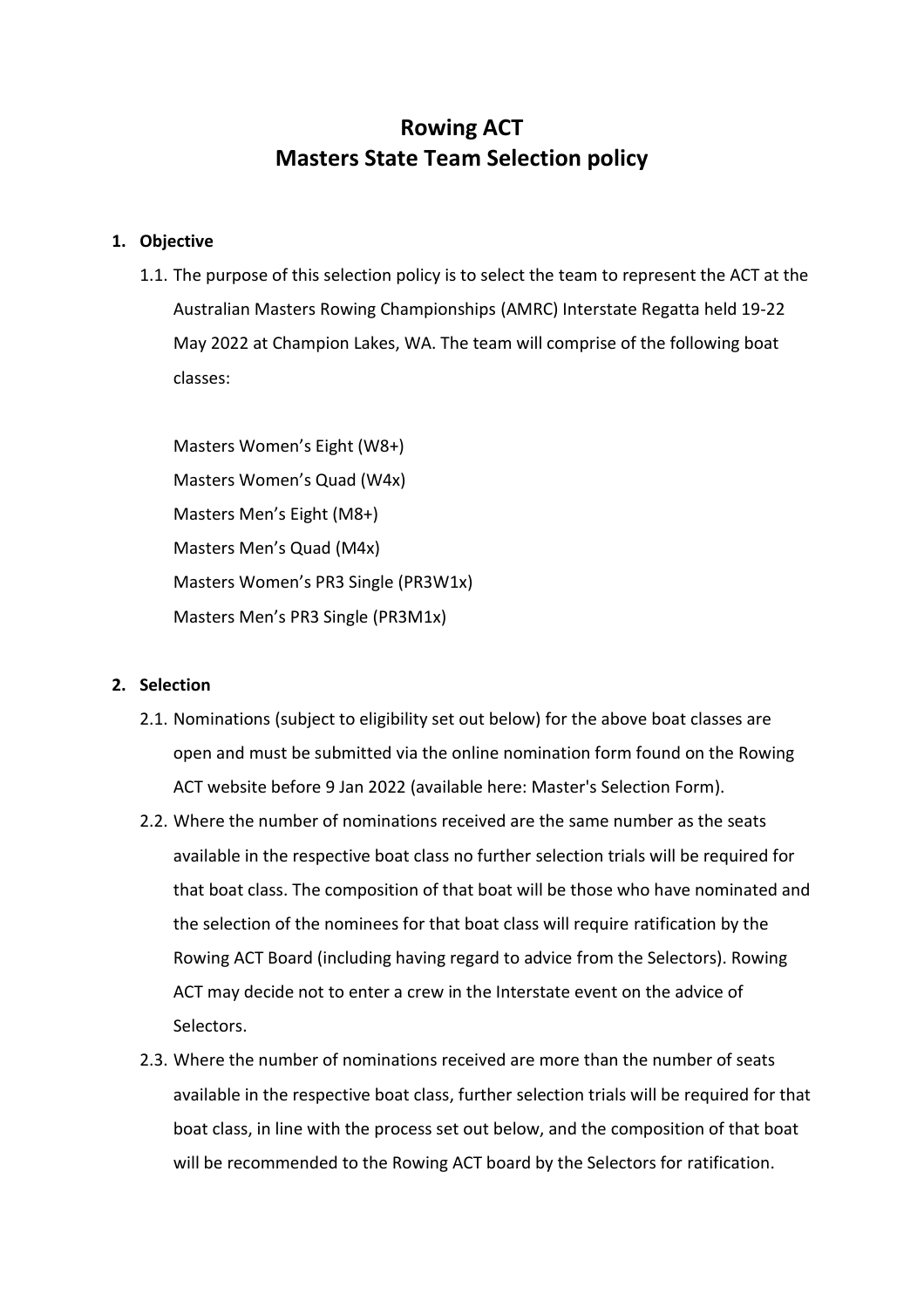# **3. ACT Masters State Team Selection Panel**

- 3.1. The selection panel will be made up of three members:
	- a) One or two board-sitting member(s) of Rowing ACT;
	- b) One or two non-board-sitting, non-masters-selection-nominated member(s) of the Rowing ACT community.
- 3.2. Nominations for non-board sitting member(s) of the selection panel will close on (2 Jan 2022) and all selectors will be appointed by the Rowing ACT Board.
- 3.3. Nominations for the Rowing ACT Masters State Team Selection Panel should be submitted via email to [masterscoord@rowingact.org.au.](mailto:masterscoord@rowingact.org.au)
- 3.4. Selection decisions will be made by the selection panel and nominees for Masters selection will be notified of any changes to the selection panel.
- 3.5. Selection Ombudsman. Rowing ACT will appoint a Selection Ombudsman and notify nominees of the appointment.

# 4. **Eligibility**

Only nominees who agree to all of the terms and comply with all of the requirements of this policy may be considered for selection as a Masters ACT representative. Any nominee deemed by the board of Rowing ACT to have breached this policy or failed to comply with any of its requirements may be immediately excluded from further selection. Eligibility criteria include:

- 4.1. Currently be a financial registered rower or coxswain in accordance with the rules of Rowing Australia and adhere to the Rowing Australia rules of State of Origin (section 17.3, RA rules 2021 or as updated by RA);
- 4.2. Attend and be available to participate in the AMRC in Perth on the days identified;
- 4.3. Attend and be available to participate in all designated selection events outlined in section 13 unless subject to Exemption or Special Consideration in accordance with this policy;
- 4.4. Be willing to train and compete in selected crew with any other nominated athlete or coach;
- 4.5. Nominees agree to be subject to and abide by the Rowing Australia Member Protection Policy -Version 9 (30 June 2020); and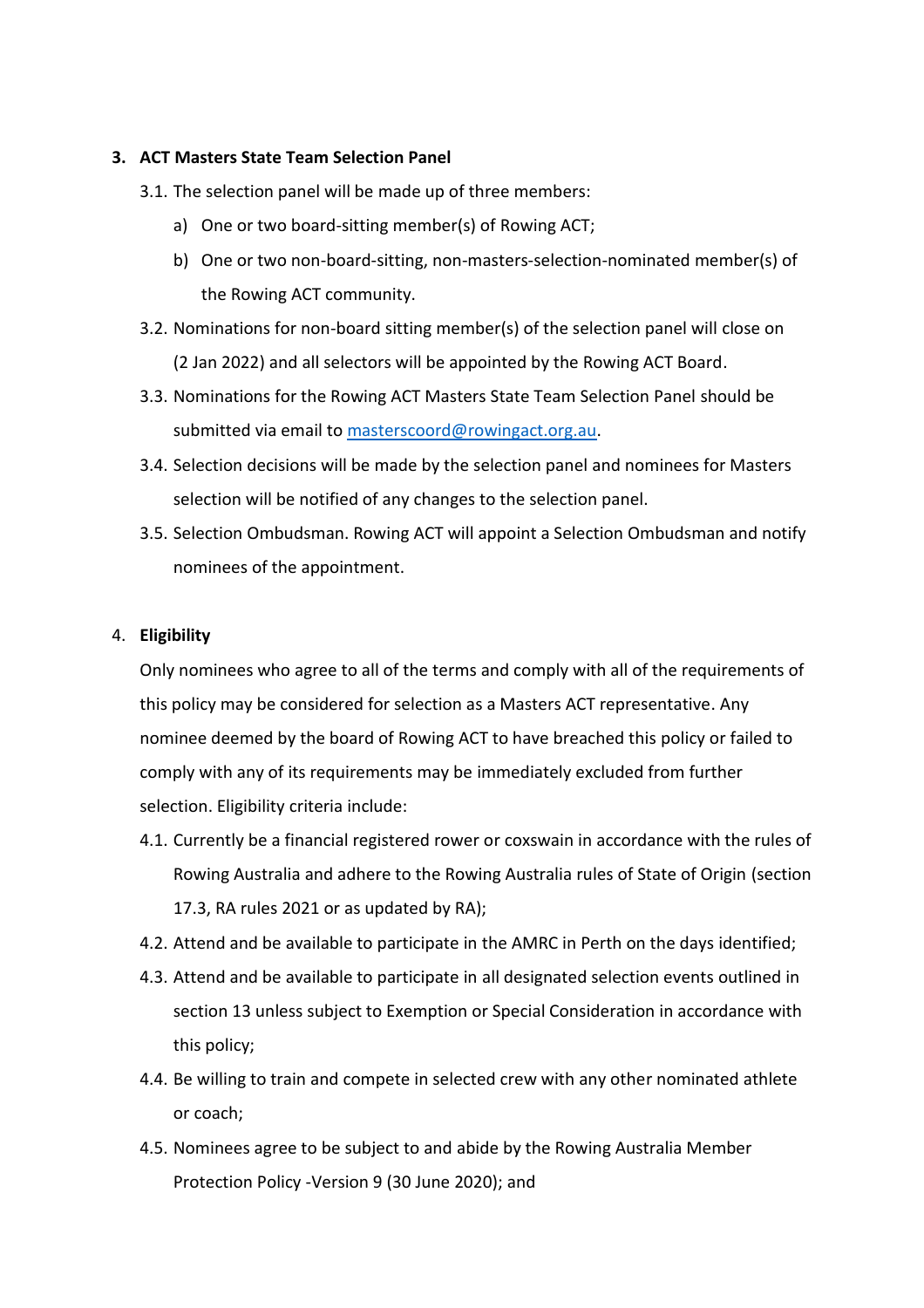# 4.6. Adhere to Rowing ACT's Policy's and By-laws.

## **5. Rowers Primary Selection Criteria**

5.1. Performances in selection events as outlined in section 13.

## **6. Rowers Secondary Selection Criteria**

- 6.1. Current local, national or interstate performances;
- 6.2. Past local, national or interstate performances;
- 6.3. Athletes current level of skill or fitness;
- 6.4. Any current injuries that may impair the athlete's performance;
- 6.5. Crew technical compatibility;
- 6.6. Relevant weather conditions in relation to trialling events.
- 6.7. If the number of nominees equals the number of available seats in a category the selectors reserve the right to waive any further selection requirements.

# **7. Coxswain Selection Criteria**

Coxswains will be assessed by the Panel of Selectors during training and selection on competent coxing skills and on performance at current season and/or past regattas. Coxswain selection may include, without limitation, assessment of:

- 7.1. Body weight;
- 7.2. Rower and coach input.

## **8. Coach Selection Criteria**

Coaches will be recommended to the Rowing ACT Board by the Selection Panel for approval. Recommendations will be based on the Selection Panel's assessment of each applicant's record and results achieved over;

- a) The immediately preceding four years, and/or;
- b) The ACT State Team Selection Process.

## **9. Selectors Discretion**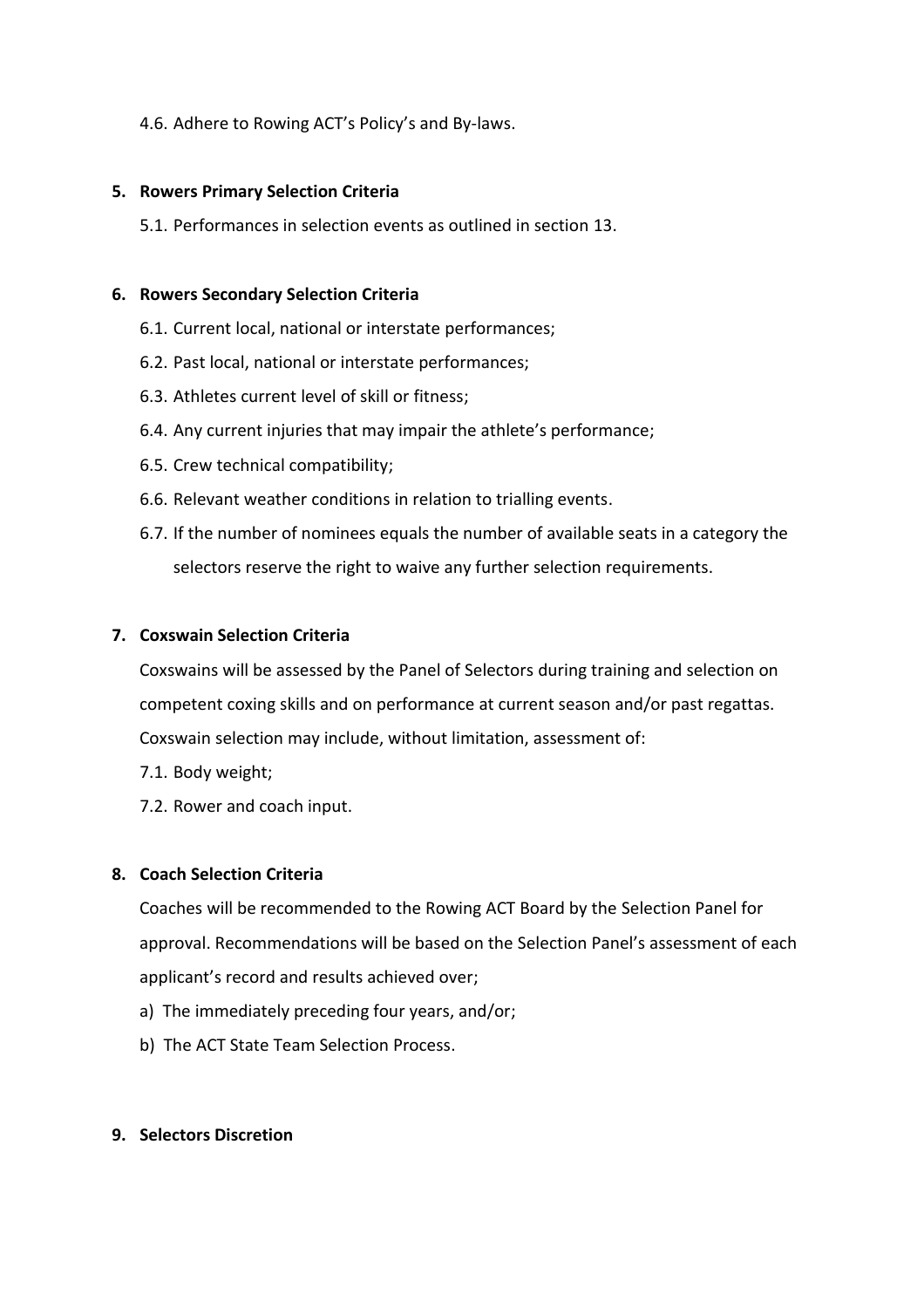- 9.1. Selectors have discretion in selection of athletes, coxswains and coaches to, or removal from the ACT Master's State team with regard to sections 5, 6, 7 and 8.
- 9.2. The Selectors may apply a standard which calls for a value judgment and overall assessment of the relevant criteria. In the exercise of their discretion, the Panel of Selectors are expected to bring to account those matters within the criteria that they consider to be relevant to the determination, in achieving the overall objective of the Selection Policy. When comparing athletes' performance, the predominant function of the selectors' discretion is to determine the relevance of each of the Selection Criteria and the weight attributable to them. For the selectors to exercise their discretion prudently, judiciously and with sound judgment they are required to:
	- a) Act Reasonably and justly;
	- b) Act in good faith and for proper purposes;
	- c) Consider the selection criteria: and;
	- d) Consider the relevant materials and disregard irrelevant considerations.

## **10. Exemptions for Rowers and Coxswains**

Exemption requests, including medical exemptions, must be submitted by email to the Selection Panel prior to the selection event. The email address for requests is [masterscoord@rowingact.org.au.](mailto:masterscoord@rowingact.org.au)

#### **11. Special Considerations**

If due to illness, injury or extenuating circumstances an athlete is unable to meet any of the requirements of this selection procedure, that athlete may still be considered for selection and requested to complete an agreed "make up" selection trial. Medical considerations will require a certificate or other communication from an independent medical practitioner. The Selection Panel reserves the right to terminate an athlete's nomination, should the athlete not have met the selection policy criteria within a reasonable time frame.

## **12. Appeals**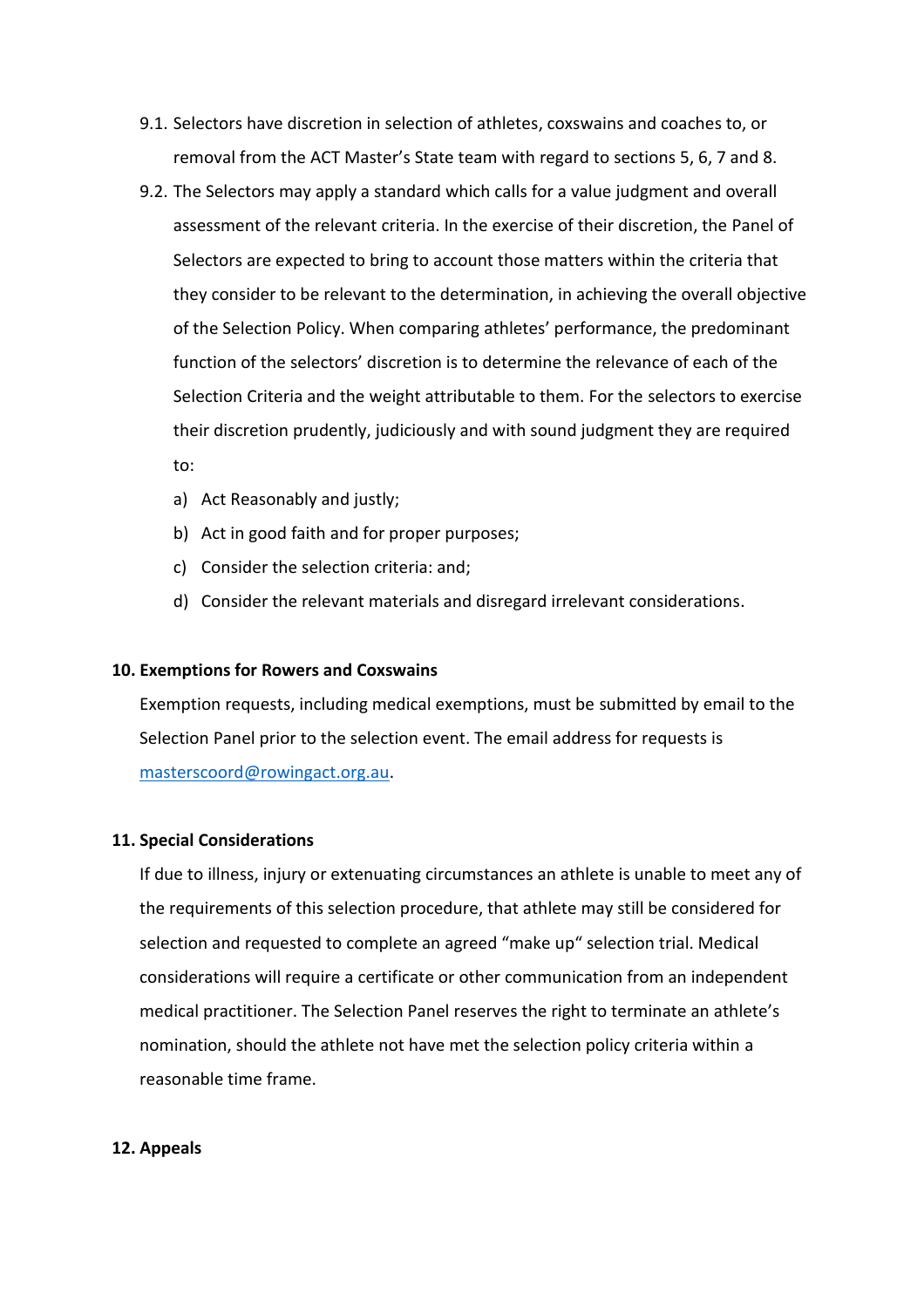12.1. For the removal of any doubt an athlete has no right to appeal against any of the following:

12.1.1. Selection to the team;

- 12.1.2. The non-nomination of a boat that the athlete sought selection in;
- 12.1.3. The boat class that the athlete got allocated to compete in the AMRC;
- 12.1.4. Any determination of the athlete's eligibility as specified in section 4.
- 12.2. A rower or coxswain who is excluded from selection and who believes:
	- a) The Selection Panel has acted in a biased fashion; or
	- b) The established criteria and processes have not been followed may lodge a complaint or inquiry with the Selection Ombudsman, who can be contacted via an email to [masterscoord@rowingact.org.au](mailto:masterscoord@rowingact.org.au) (which will be treated in confidence and provided to the Selection Ombudsman).
- 12.3. A coach or athlete who remains aggrieved by the determination of the Selection Ombudsman may, within two days after being advised of that determination, seek a Final Determination by the Rowing ACT Board, via an email to [eo@rowingact.org.au](mailto:eo@rowingact.org.au) (which will be treated in confidence and provided to the Rowing ACT Board).
- 12.4. The Rowing ACT Board must issue its final determination within four days of receipt of such application. The decision of the Rowing ACT Board will be final, and no further review of the relevant selection may be sought.

## **13. Event Requirements**

Where trials for selection are required athletes must complete all (subject to approved exemptions and subject to selectors decisions to run the trial events) the following events to be eligible for selection:

- 13.1. 1000m Concept 2 erg test (See note 2);
- 13.2. Small boat (1x or 2-) racing in Rowing ACT conducted trial events (if required by the selectors) on the weekend of 5 February 2022 (to be confirmed) in nominated discipline(s) (See note 3). PR3 nominees will coordinate with selectors to ensure all athletes have the opportunity to trial;
- 13.3. Medium or big boat (2x, 4x, 4-, 8+) (if required by the selectors) racing in Rowing ACT conducted trial events on the weekend of 19 February 2022 (to be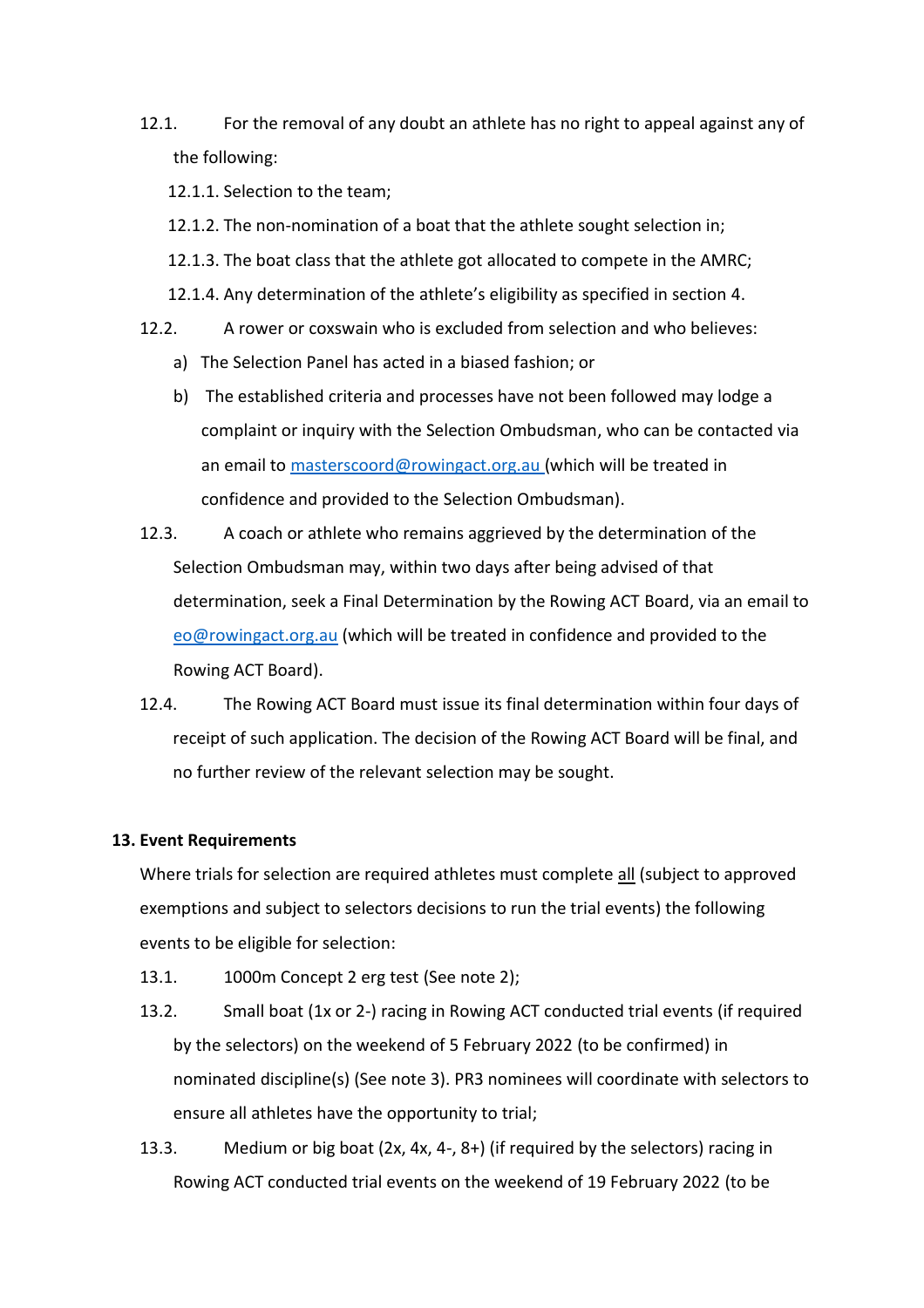confirmed) in nominated discipline(s) (See note 3). Big boat racing not required for PR3 nominations;

- 13.4. Further seat racing (if required by the selectors) on the weekend of the 26 February 2022.
- 13.5. The Dates for the trials will be advised to nominees having regard to nominee and selector availability.

Dates for these event requirements are shown below:

| Event                            | Date                 |
|----------------------------------|----------------------|
| Expression of Interest submitted | By 9/1/2022          |
| 1000m Erg                        | 24/1/2022-30/1/2022  |
| <b>Small Boats Trial</b>         | Weekend of 5/2/2022  |
| <b>Big Boats Trial</b>           | Weekend of 19/2/2022 |
| Seat Racing (as required)        | Weekend of 26/2/2022 |

# **14. Review of Selection Process**

Rowing ACT will conduct a review of the Rowing ACT Master's Selection Process with participants and the ACT Rowing Community in May and June 2022. This is immediately after the AMRC to ensure that lessons learned over the 2021 and 2022 AMRC events can be incorporated into the 2023 selection process.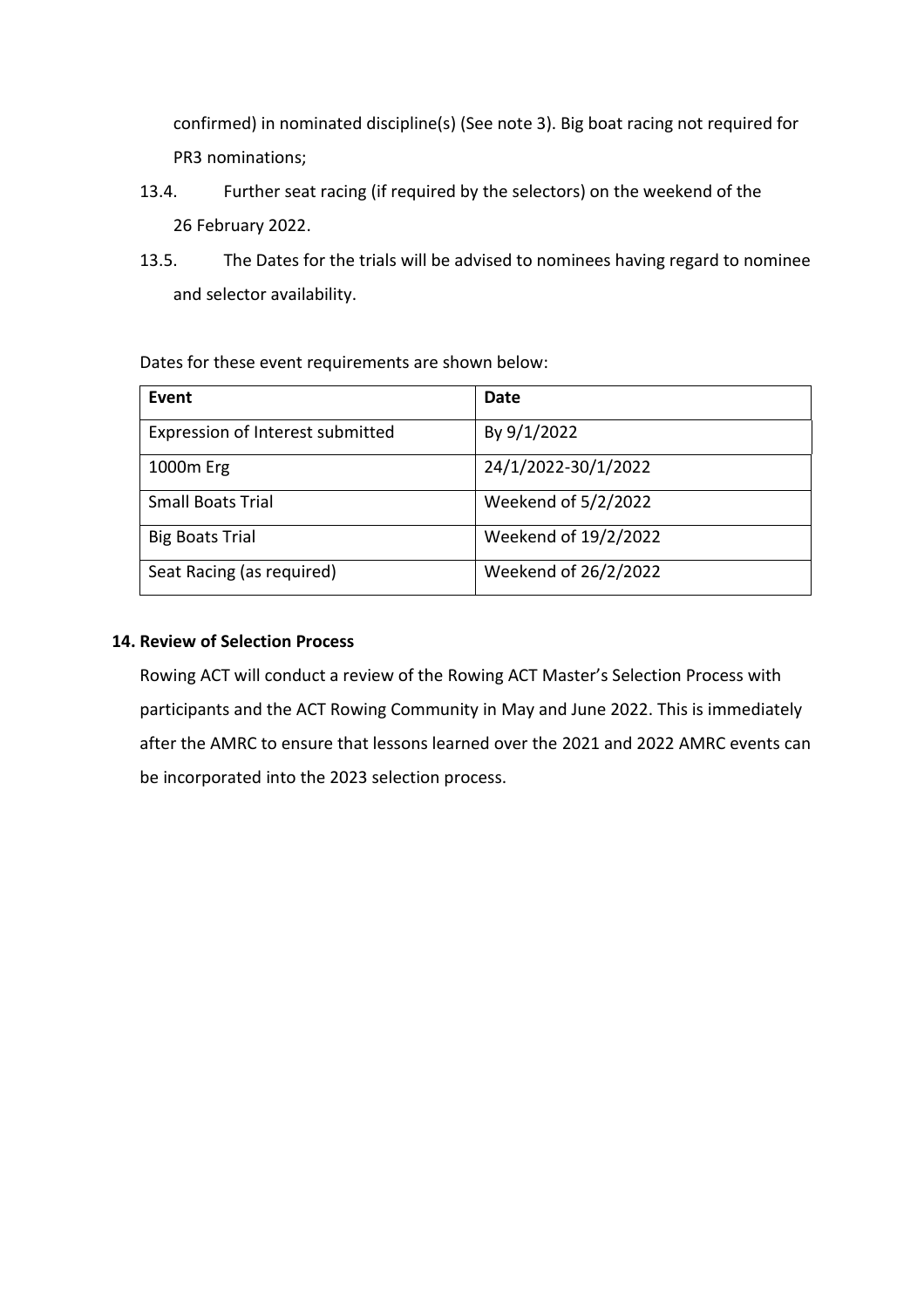#### **Notes**

#### 1) **Nomination process**

Athletes, Coaches and Coxswains wishing to be considered for the ACT Masters State Team must complete the online nomination form found on the Rowing ACT website form before 9/1/2022.

# 2) **1000m Erg Test**

The 1000m ergo test must be completed with the following conditions:

- a) On a Concept II Model D or E rowing machine;
- b) Drag Factor:
	- o 110 for female athletes
	- o 120 for male athletes
- c) Witnessed by another athlete, coach or coxswain nominated for ACT Masters State Team Selection or Selector. The name of the witness must be submitted with results;
- d) Splits taken every 250m
- e) Ensure the flywheel is completely stopped prior to test commencing
- f) Submit data in the following format:
	- o Screen from memory (not the screen presented at the immediate finish of test) showing all four 250m splits;
	- o Total time
	- o Average 500m pace
	- o Average stroke rate

## 3) **Racing Requirements**

Small boat racing requirements are as follows:

- a) Sculling nominated athletes must race in a single scull (1x) event.
- b) Sweep nominated athletes may race in a single scull (1x) or pair (2-) event.
- c) Any pair raced for the fulfilment of these requirements must be with another nominated athlete.

Big boat racing requirements are as follows:

a) Sculling nominated athletes must race in a double (2x) and/or quad (4x).